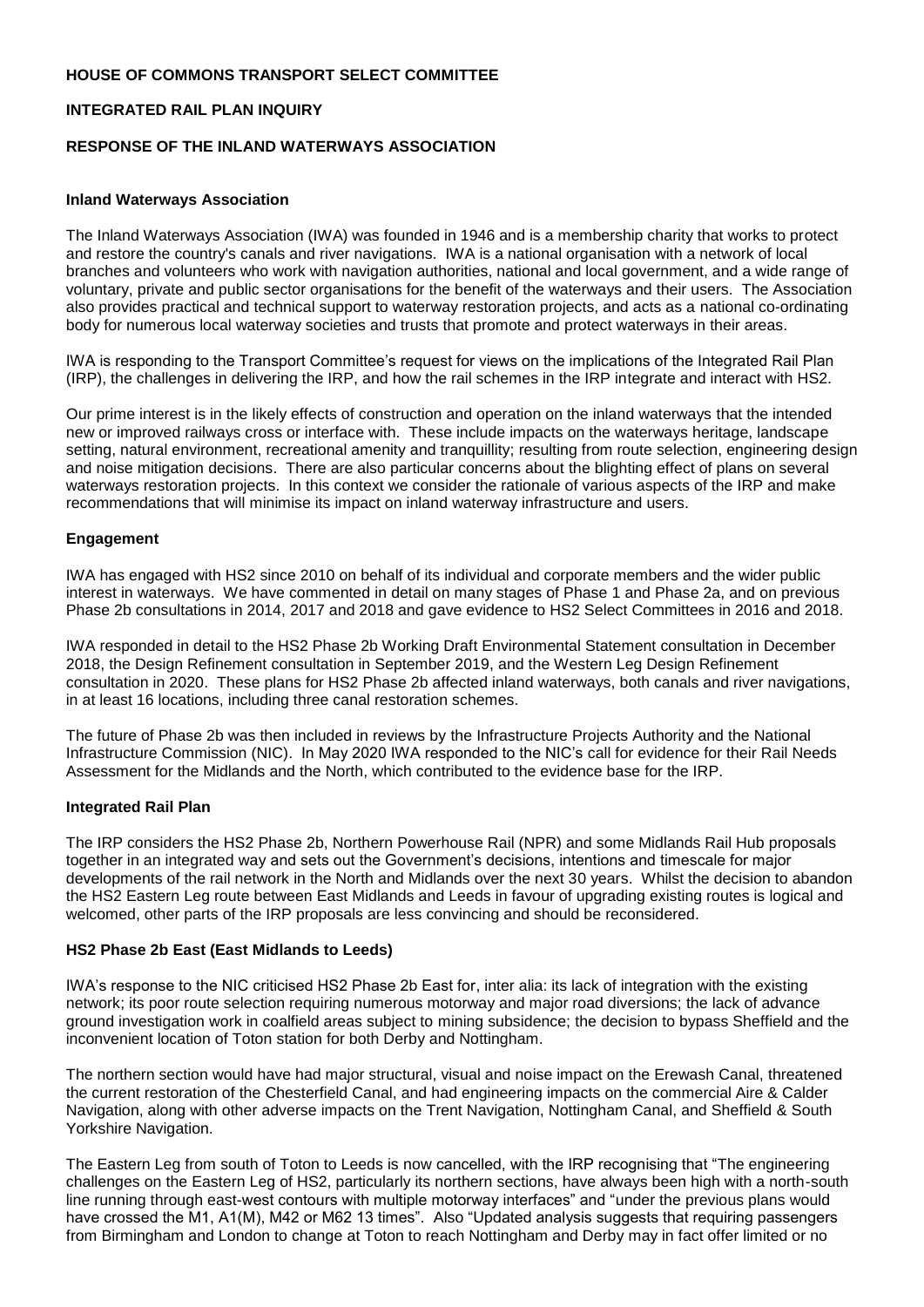improvement for journey times" as well as requiring "significant investment in local transport links" that are unfunded; all of which one might have thought would have been obvious from the start.

IWA recommended scrapping the Eastern leg in favour of electrifying and upgrading the Midland Main Line (MML), and upgrading the East Coast Main Line (ECML) to Leeds to 140 mph standard, and we commend the IRP for realising the logic and advantages of those alternatives.

#### Waterway Impacts

This welcome decision will avoid the impacts IWA had identified on several waterways including the Cranfleet Cut, Erewash Canal, Nottingham Canal, Chesterfield Canal, Sheffield & South Yorkshire Navigation, and Aire & Calder Navigation. However, "the Government does not intend to lift safeguarding on the previously proposed HS2 route at this time", pending conclusion of work on options for HS2 services to Leeds, which means the threats may remain for some years.

This is particularly troublesome for the Chesterfield Canal restoration which has already been blighted by uncertainty for many years. Whilst the immediate threat of an embankment across the main canal at Norwood is lifted, the unresolved headroom issue for the reinstatement of the mineral line at Staveley as access to the planned Infrastructure Maintenance Depot may continue to hamper progress there.

Although the intended study of ways to run HS2 into Leeds may justify retention in that area, the safeguarding should now be removed from the discontinued route through Derbyshire, Nottinghamshire and South Yorkshire

## **HS2 Phase 2b East (Birmingham to East Midlands)**

HS2 Phase 2b East will now be only partly built, from the West Midlands to East Midlands Parkway station, with the route north through Toton to Leeds being dropped. Although the truncated and now renamed "HS2 East" will be "on the route and line speed as previously planned" and is also said to be "based largely on the existing safeguarded route", changes will obviously be needed for it to join the Midland Main Line south of East Midlands Parkway. This is 3 miles south of the previously intended parkway station at Toton and south of Trent Junction which will enable High Speed Trains to directly serve the city centre stations at Nottingham and Derby, and on to Chesterfield and Sheffield, via an upgraded and electrified Midland Main Line "and to be capable of future extension".

#### Waterway Impacts

One consequence is that the crossing of the River Soar will be further south, although it is not clear if the line will still run north of Kegworth which would require some tight curves, or take a new route to the south of the town. There are also plans for an East Midlands Delivery Vehicle to regenerate three large 'opportunity' sites, one of which is Ratcliffe-on-Soar power station, which could have some impact on the river.

There is no mention in the IRP of any other changes, but a further review of the route around Measham remains outstanding since 2018. There have so far been three different routes proposed at Measham, all of which were devised as limited desk studies without taking full account of vital local interests including employment, housing and canal restoration. Before active work on Phase 2b was suspended a fourth alternative route was put forward which would avoid a large housing site that was set to contribute significantly to the restoration of the Ashby Canal, until blighted by the HS2 plans. This review should now be speedily completed and the route around Measham amended to minimise disruption to the commercial and housing sites and to allow the developer funded restoration of the Ashby Canal to proceed.

#### Alternative Upgrade

An alternative to retaining the Birmingham to East Midlands section of HS2, which IWA advocated, is upgrading the Tamworth- Burton line to Derby and to "connect it to the HS2 Phase One around Wilnecote" which would give "broadly similar outputs for Derby, Chesterfield and Sheffield from London". However, HS2 East is justified as providing better connectivity to Nottingham, although the costs are not separately identified from the MML and ECML upgrades.

With improved London connections via an upgraded Midland Main Line, the remaining section of HS2 East will be primarily just an East Midlands to West Midlands connection. Without any of the claimed capacity problems of the West Coast Main Line, it is far from obvious that this high speed route is needed or will offer cost-effective benefits over upgrading the existing route. The DfT should therefore now produce a comparative cost/benefit analysis of retaining this section of HS2 against upgrading and electrifying the existing Birmingham to Derby and Nottingham lines. However, this should not be used as a further excuse to delay addressing the local route variation needed at Measham.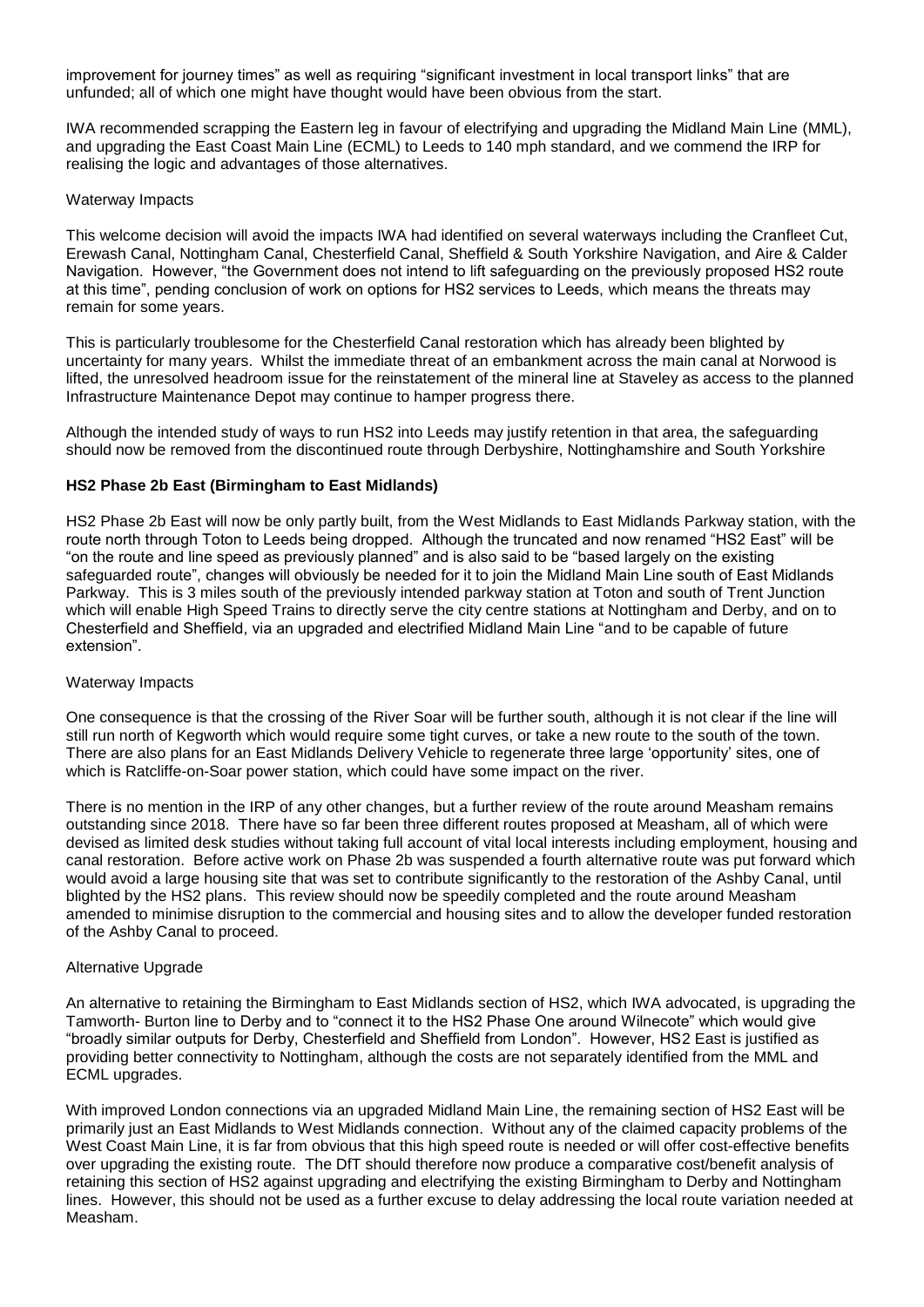#### **HS2 Phase 2b West**

IWA's response to the NIC criticised HS2 Phase 2b West for, inter alia: its major impacts on waterways heritage, environment and amenity; its poor route selection through the Cheshire salt field with lack of advance ground investigation work of areas subject to subsidence; the design of a terminal station in Manchester with lack of planning for through connections to Yorkshire and Scotland; and the indirect and expensive tunnelled route into Manchester via the airport.

### Waterway Impacts

The IRP confirms the intention to proceed with HS2 Phase 2b West from Crewe to Manchester "on the route and line speed as previously planned", and including the Crewe Northern Connection, through a Hybrid Bill in Parliament to be deposited in 2022. As detailed in IWA's responses to consultations on the Working Draft Environmental Statement in 2018 and the Western Leg Design Refinement in 2020, these plans will have major impacts on the environment and heritage of the Middlewich Branch of the Shropshire Union Canal and on the Trent & Mersey Canal north of Middlewich. These impacts are summarised below:

The Middlewich Branch of the Shropshire Union Canal will be affected by the Crewe North Rolling Stock Depot, by a complex of three viaduct crossings of the canal, and by road diversions. The historic environment of the canal within the rural landscape will be permanently degraded by the visual impact of these HS2 structures, and the users of the canal will be subject to construction and operational noise impacts.

The Trent & Mersey Canal will be affected by three crossings over a 2 mile section in the River Dane valley north of Middlewich. The impact of the 2016 Preferred Route on the canal is much greater than the original 2013 alignment which involved just one crossing of the canal. The Trent & Mersey Canal is a linear Conservation Area throughout its 93 miles, designated for its historic and architectural significance and now used extensively for recreation. All three crossings are in scenically attractive and currently tranquil rural settings. Construction of the proposed route will have a permanent visual and environmental impact on the Trent and Mersey Canal Conservation Area due to the height and mass of the viaduct structures and embankments and the operational noise. The proposed track level will be between 13m and 16m above the canal water level at the three crossing, and there will be a dominating view of the viaducts and embankments, rising up to 26m above adjacent land and the River Dane flood plain. It is essential to incorporate parapet or noise fence barriers at all three crossings to significantly reduce the operational noise effects of the railway.

The western leg also includes the Golborne Link to the West Coast Main Line near Wigan, which crosses the Bridgewater Canal and the Manchester Ship Canal and passes close to the Leigh Branch of the Leeds & Liverpool Canal, and the referenced "Union Connectivity Review" recommends more work on continuing this further north as part of improved connections from HS2 to Scotland.

#### **Crewe to Manchester Route Issues**

The Phase 2b West route was planned through the subsidence-affected Cheshire brine field before any site investigations had been done, so changes may yet need to be made for engineering reasons. The safety of high speed railways depends fundamentally on track stability with tolerance limits for ground subsidence being only a few millimetres. In Cheshire much of the subsidence is from historic 'wild brine' pumping, remote from the extraction points, unpredictable and still active.

The proposed surface level terminal station at Manchester Piccadilly remains controversial with rival proposals for a through station underground which would enable easier through services to Leeds without reversing, as well as improved connections to the northwest and more direct future connections via Preston to Scotland. This clearly needs to be integrated with the NPR route from Manchester to Leeds and with the connection to Scotland. The Government is defensive about the rationale of "turnback" stations and claims a redesign would delay opening by 7 years, but "has commissioned a more detailed analysis of the optimum form of station at Manchester Piccadilly".

Manchester Piccadilly station serves south Manchester but has only a tram connection to Victoria for other routes. The proposed south facing HS2 terminal station perpetuates this Victorian disconnect with no proper provision for onward connections to Scotland, or for efficient integration with a new east-west trans-Pennine line from Liverpool to Leeds and beyond.

The 8 miles long tunnel under south Manchester is an expensive extravagance needed only to go via the airport, but the airport station is not funded by HS2, and there is already a rail service to the airport. HS2 would not want its trains to be overcrowded between the city centre and the airport, so the market for an airport station will be limited to travellers to and from Birmingham or London, which already have good access to their own more convenient airports. The economic case for this station and tunnel is therefore very dubious.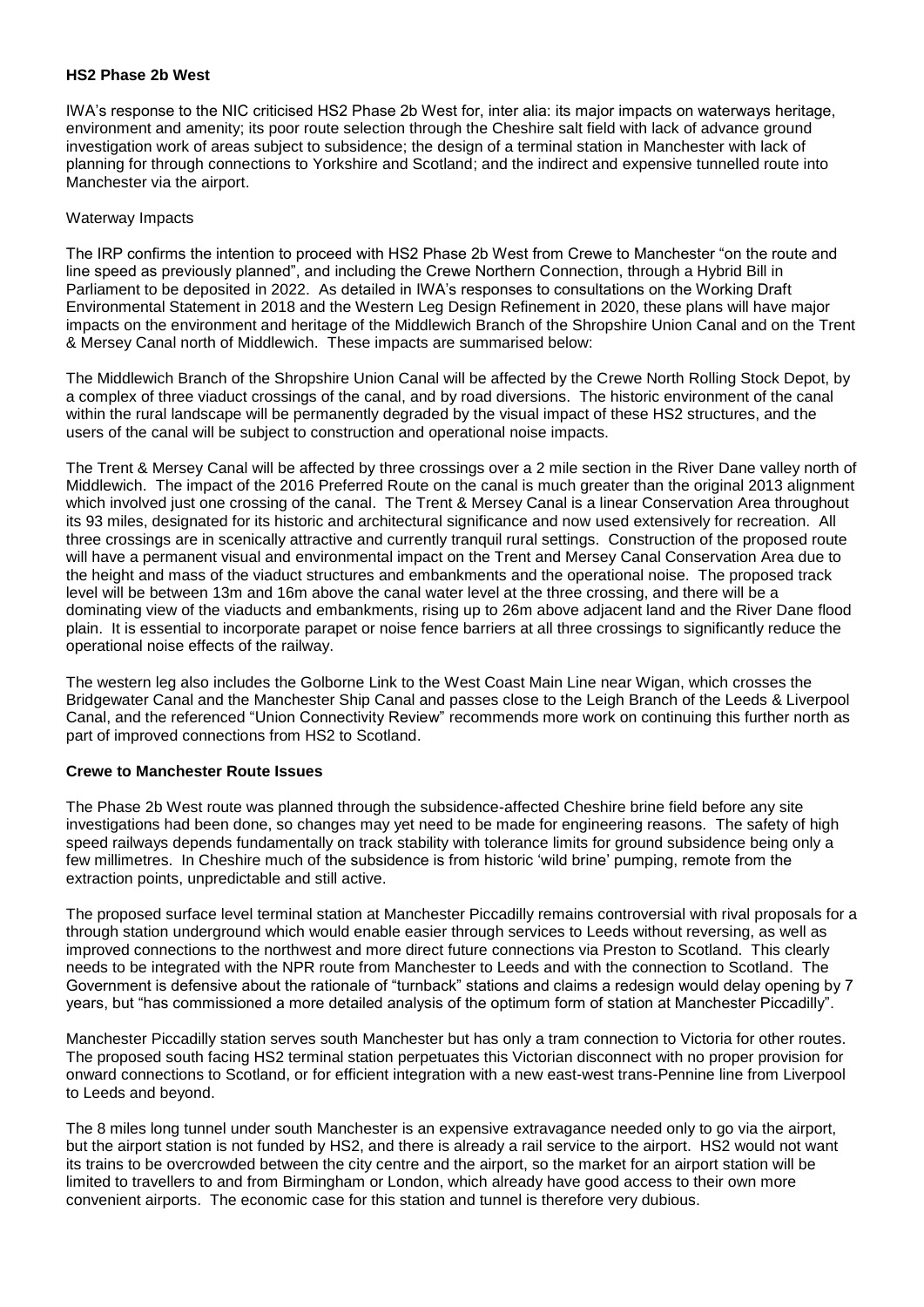The route from Manchester to Crewe via the airport also results in a circuitous route around Knutsford (popularly attributed to avoiding the then Chancellor's constituency) and a major deviation from the shortest route, adding distance, travel time and further construction expense. The need for an airport connection and this whole route alignment should be reconsidered.

An alternative surface route into the city from the west or southwest via the Mersey and Irwell valleys to a station in Salford was considered at the route planning stage. This would better connect with an improved east-west aligned NPR trans-Pennine route.

Given the serious engineering difficulties with the proposed route to Crewe, crossing the Cheshire salt field with its unpredictable subsidence problems, and the need to better integrate this route with the Northern Powerhouse Rail proposals for improved east-west connections, the whole Crewe to Manchester section of Phase 2b needs to be paused and go back to the drawing board to optimise its engineering, route, station design and connectivity with NPR and Scotland. Pausing the intention to submit an early Hybrid Bill for say 2 years will also give time to assess the long term effects of Covid-19 on rail passenger traffic and future capacity requirements.

IWA's response to the NIC included the following recommendations which remain valid:

- The new station in Manchester, whether at Piccadilly or Salford, should be a through station, essentially east west aligned, and provide connections via Preston to Scotland as well as being at the centre of the Liverpool to Leeds, Sheffield, Hull and Newcastle NPR system.
- The connection with HS2 Phases 1 & 2a from Crewe should avoid the worst of the Cheshire salt field, probably by taking a route further west than the current proposal and using more of the existing WCML corridor towards Warrington. It could then follow existing surface rail corridors into Manchester.

## **Northern Powerhouse Rail**

A total of "40 miles of new build high speed line between Warrington, Manchester and Yorkshire (to the east of Standedge tunnels)" are promised as part of the NPR route, in two sections, from Manchester to Marsden and west from Warrington to join HS2 West. However, these proposed new high speed lines will apparently not be completed before the mid-2040s. From Marsden to Leeds and from Liverpool to Warrington existing routes will be upgraded and electrified.

#### **Transpennine Main Line**

The NPR case for a completely new cross-Pennine high speed line from Manchester to Leeds via Bradford has been rejected. A detailed route for this never seems to have been designed, and a line to current HS2 standards through such hilly terrain with winding valleys already full of transport infrastructure and buildings would be almost impossible to envisage without very extensive tunnelling. The IRP is very critical of the NPR options as offering poor integration with the network (ironic when HS2 was designed as a stand-alone system) and poor value for money, with two conflicting projects serving the same places, and that proposals "were being made which would cost many billions of pounds more than alternatives for – in some cases – little additional benefit". They instead propose upgrades of the existing Transpennine route via Huddersfield along with some new sections of line.

The Government has also rejected NPR proposals for new stations at Bradford, Warrington and Liverpool where they consider that expansion of the existing stations will be sufficient.

They further reject options for a single new line from Manchester serving both Leeds and Sheffield (presumably the former Woodhead route) in favour of an upgrade and electrification of the Hope Valley Line between Manchester and Sheffield, where some works are already underway.

#### Waterway Impacts

The new lines now proposed again appear to be aspirational only, with no published route details, and their impacts on the waterways are therefore speculative. Finding a new route between Manchester and Standedge through hilly terrain and dense built development will be a challenge and it remains to be seen how much of it will actually be new as against localised improvements of the existing line. There was a relief line from Stalybridge to Standedge to the east of the Huddersfield Narrow Canal, closed in the 1960s and partly built over, which could be reinstated but it was never a high speed route. Reopening the two original rail tunnels at Standedge would affect the current operational safety measures for the canal tunnel.

DfT should make more information available about the routes of new sections of NPR line, and where widening of existing lines outside the present railway land take is planned. They should also make clear if they plan to re-open the two original singe track tunnels at Standedge.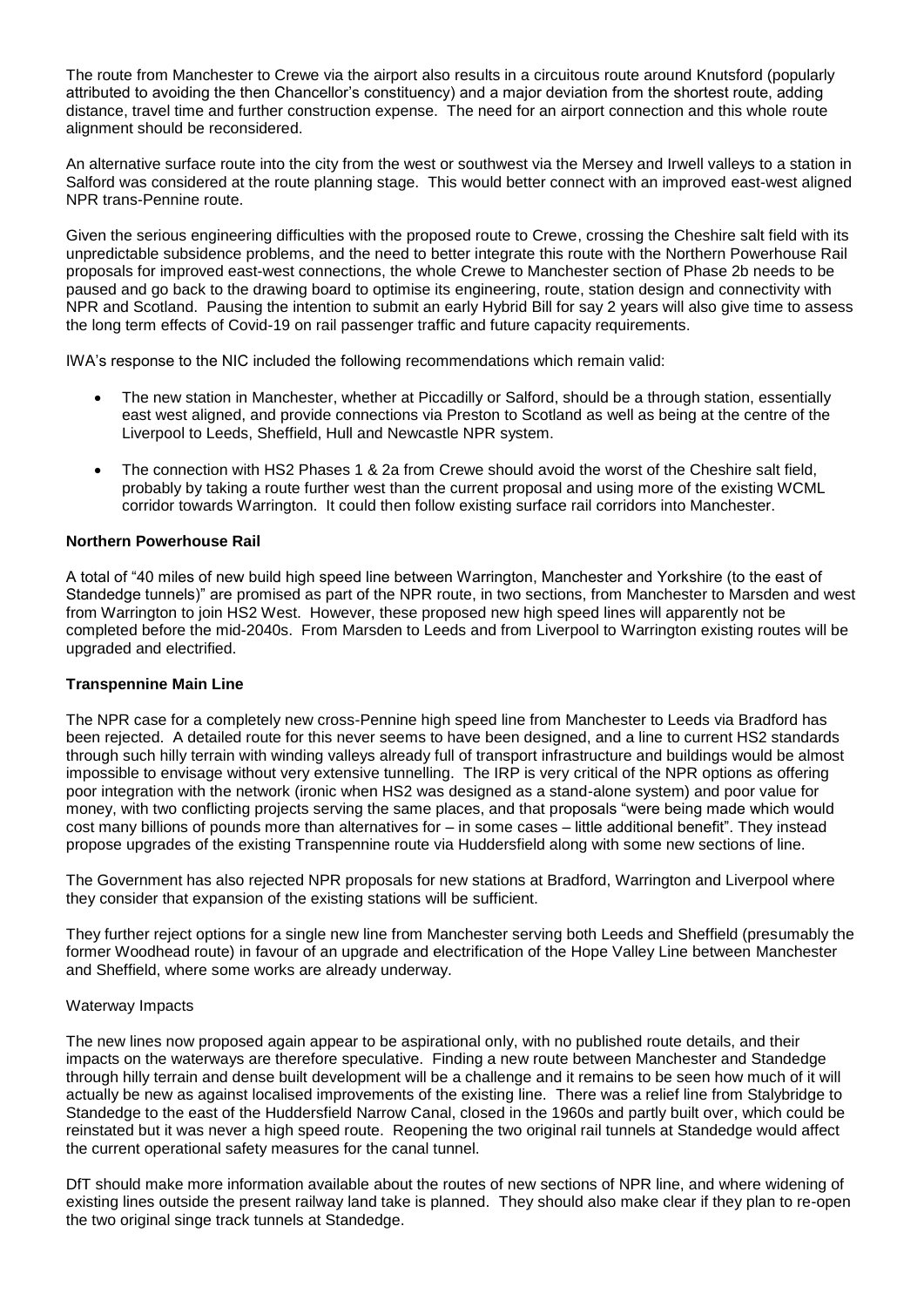# **Routes Through Warrington**

The new NPR Liverpool-Manchester route between Warrington and its connection with HS2 West will need a further crossing of the Manchester Ship Canal and of the Bridgewater Canal. As the favoured route is via reinstated low level platforms at Warrington Bank Quay, this may involve rebuilding the closed viaduct over the Manchester Ship Canal at Latchford, as space is otherwise very limited. However, the condition of this viaduct is poor and access to rebuild it will be problematic. In the other direction from Warrington, it is proposed to electrify and upgrade the "virtually disused" Fiddlers Ferry freight line which runs for several miles right alongside the St Helens (Sankey) Canal and crosses it at low level on a former swing bridge at Sankey Bridges. Although an adjacent low level road crossing and the nearby A57 already create problems for the restoration of this key section, retaining a fixed low level major rail route crossing would permanently prevent full restoration. Either a raised crossing should be provided or if this is not feasible than a different route for NPR through Warrington Central should be considered.

## **Connections to Leeds**

The media reporting of IRP has portrayed Leeds and West Yorkshire as the big losers from 'broken promises' of both the full HS2 East and a new high speed NPR line via Bradford (HS3). But Leeds will get an improved connection to London via the upgraded ECML, and HS3 was never more than a political aspiration. There appears to have been no detailed engineering study to show how a high speed line could be constructed via Bradford across the difficult Pennine terrain without very extensive, and expensive, tunnelling. Upgrading the existing route via Huddersfield will be more affordable, although how practical the promised new high speed section from Manchester to Marsden will be is yet to be demonstrated. Bradford will have an improved line to Leeds from the existing city centre station which will be better than a new station on the outskirts.

There will also be a study of "the most effective way to run HS2 trains to Leeds including the most optimal solution for Leeds station capacity" so the possibility of a new station is not entirely ruled out. But the emphasis is sensibly on increasing capacity of the existing well-connected through station by improvements and by diverting some local services onto the promised West Yorkshire Mass Transit (tram) system, rather than building the previously planned new terminal station serving only the London direction. There is also a suggestion of continuing the MML improvements north from Sheffield to Leeds.

### **Summary**

Overall the Integrated Rail Plan seem sensible and more practical than the previous plans for the HS2 Eastern Leg and the ill-defined NPR plans for a completely new Transpennine line via Bradford. Upgrading the existing MML and ECML offers earlier improvements with improved journey times not much less than HS2 and considerably less expensive and disruptive. Upgraded existing lines may not be as fast as new high speed lines but they serve more places, and their connectivity, capacity and reasonable speed for more locations are together more valuable than extreme speed for only a few.

However, the IRP still has major flaws in proposing two new sections of NPR without any proper engineering plans in areas where physical constraints make this very difficult. The remaining HS2 East link on its own has a dubious business case and its scheduling after everything else indicates a less than convincing commitment.

Whilst many waterways in Derbyshire, Nottinghamshire and Yorkshire will not now be affected, it is frustrating that the blight on the Chesterfield Canal restoration at Staveley has not been lifted and the threat to the Ashby Canal restoration at Measham remains. In the west, major concerns remain about the impacts on the Middlewic**h** Branch and on the Trent & Mersey Canal, and there are new concerns about the St Helens Canal restoration.

#### **Recommendations**

As explained above, IWA has the following recommendations:

- The safeguarding should be removed from the discontinued route through Derbyshire, Nottinghamshire and South Yorkshire.
- The HS2 East route around Measham should be amended to minimise disruption to the commercial and housing sites and to allow the developer funded restoration of the Ashby Canal to proceed.
- There should be a comparative cost/benefit analysis of the remaining HS2 East route against upgrading and electrifying the existing Birmingham to Derby and Nottingham lines.
- The whole Crewe to Manchester section of Phase 2b needs to be paused and go back to the drawing board to optimise its engineering, route, station design and connectivity with NPR and Scotland.